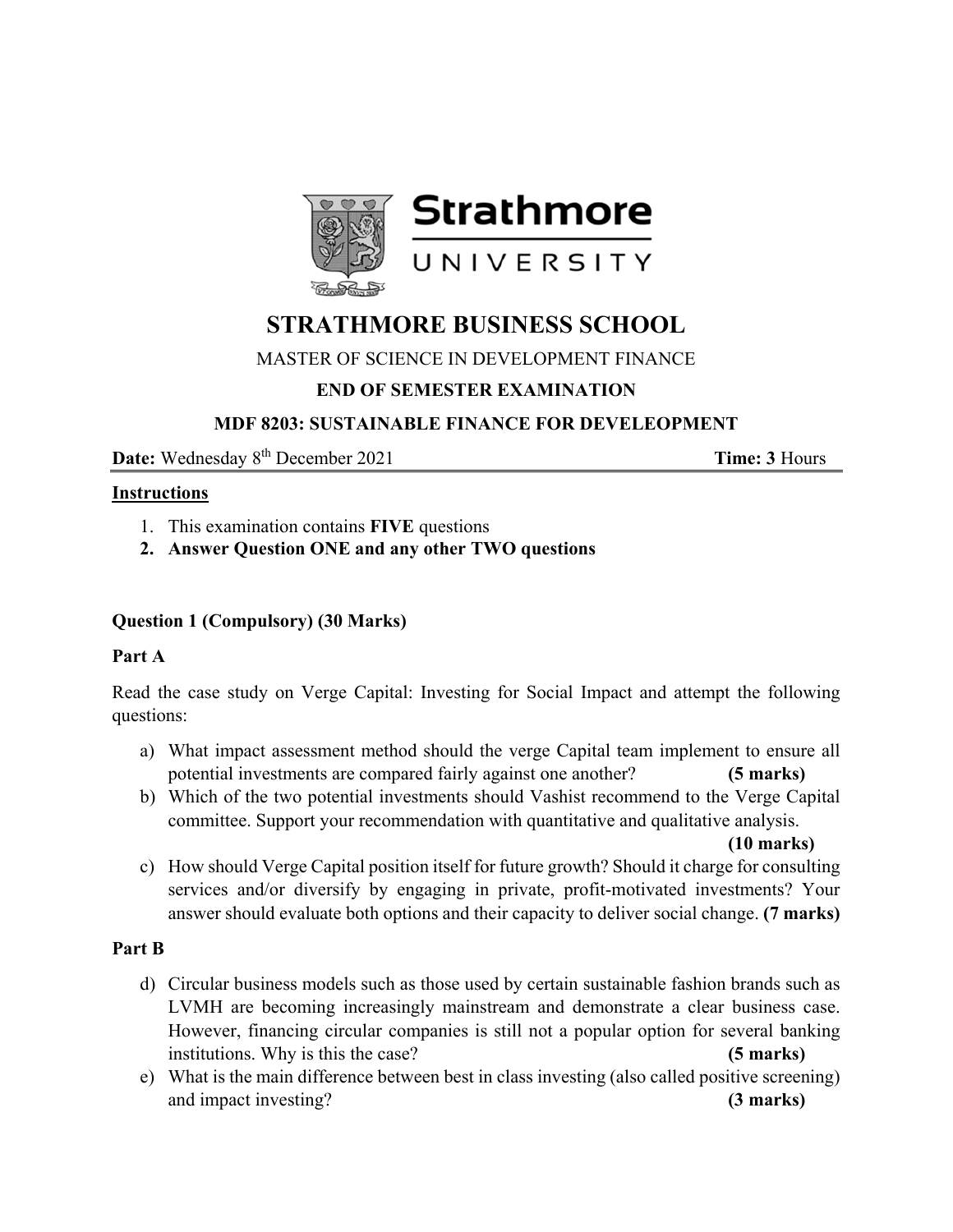#### **Question 2 (15 marks)**

- a) Describe Andrew Lo's Adaptive Markets Hypothesis (AMH) and contrast it with the weak form of the Efficient Markets Hypothesis. **(3 marks)**
- b) The Adaptive Markets Hypothesis (AMH) offers a better framework for long term value creation than EMH. Critically discuss this statement. **(8 Marks)**
- c) Briefly describe how market failures identified by the Fisherman's dilemma can be rectified. **(4 marks)**

## **Question 3 (15 Marks)**

- a) Using relevant examples for each, draw distinctions between business materiality, accounting materiality and stock market materiality in the context of measuring and reporting ecological and social impacts of organizational activity? **(3 marks)**
- b) Assume you have been hired as a consultant for Unilever to advise on their sustainability strategy for 2022/2023. They have hired you to give specific recommendations on how to identify and report on material ESG information that is central to their strategy. Provide some recommendations on the steps Unilever should take, including which reporting framework(s) they can consider using. Your answer should provide detailed examples of some of the ESG disclosure items that Unilever would be required to produce, plus a detailed explanation of your choice of reporting framework(s). **(12 marks)**

## **Question 4 (15 Marks)**

- a) What is the difference between the true value methodology (e.g. as used by Safaricom) and HSG's public value? **(4 marks)**
- b) Briefly describe the ways in which the National Climate Action Plan (2018 to 2022) aligns with the Paris Agreement? **(4 marks) (4 marks)**
- c) What is a Science Based Target and what role does it play in meeting the target set forth by the Paris Agreement?**(3 marks)**
- d) In your opinion, which type of the following investors have the most influence on the sustainability performance of companies and why? Hedge funds, retail investors, highfrequency traders or pension funds? **(4 marks)**

## **Question 5 (15 Marks)**

Rise is a US based impact investing firm. They have identified 2 potential programs they can consider investing in: Alco- holEdu, an online course designed to deter alcohol abuse among college students, which was given at more than 400 universities and Haven, which educates college students about dating violence and sexual harassment and is used at some 650 universities.

For AlcoholEdu, Rise drew on a 2020 randomized controlled trial demonstrating that students who had been exposed to the program experienced an  $11\%$  reduction in "alcohol-related incidents" such as engaging in risky behaviors, doing or saying embarrassing things, or feeling bad about themselves because of their drinking. That would amount to some 239,350 fewer incidents. According to the National Institutes of Health, alcohol-related deaths account for about 0.015% of